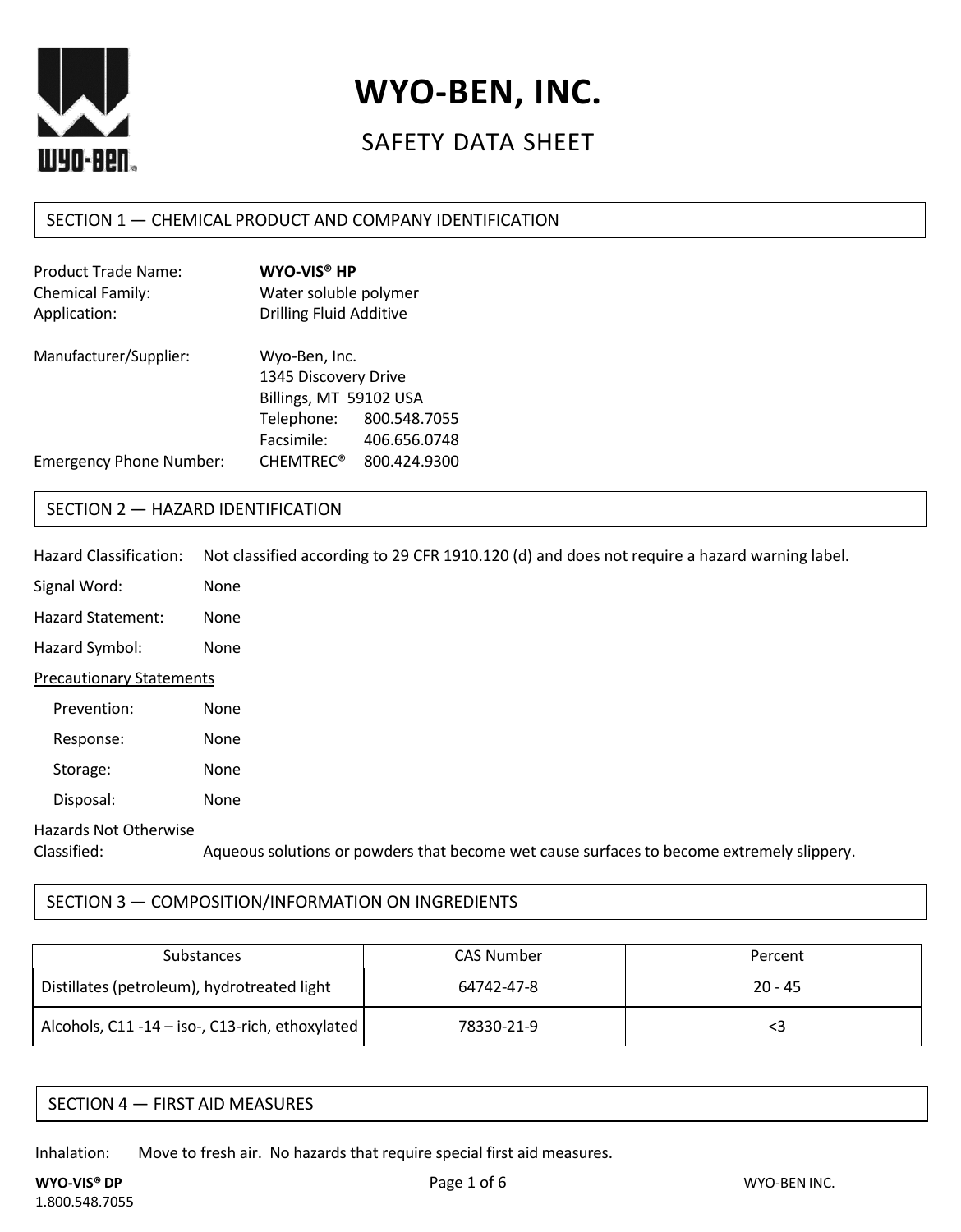Skin: Wash off immediately with soap and plenty of water while removing all contaminated clothes and shoes. If persistent irritation develops seek medical attention.

Eyes: Rinse immediately with plenty of water for at least 15 minutes with eyelids held open. Alternatively, rinse immediately with Diphoterine®. Get prompt medical attention.

Ingestion: Rinse mouth with water. Do NOT induce vomiting. Call a physician or poison control center immediately.

Most important symptoms and effects, both acute and delayed

None nuder normal use.

Indication of any immediate medical attention and special treatment needed

None under normal use..

#### Other information

Spills produce extremely slippery surfaces.

| SECTION 5 - FIRE FIGHTING MEASURES             |                                                                                                                                |
|------------------------------------------------|--------------------------------------------------------------------------------------------------------------------------------|
| Suitable Fire Extinguishing Media:             | Water spray, foam, dry chemical or carbon-dioxide.                                                                             |
| Unsuitable Extinguishing Media:                | <b>None</b>                                                                                                                    |
| <b>Special Exposure Hazards:</b>               | CAUTION! Spills produce extremely slippery surfaces.                                                                           |
| <b>Thermal Decomposition Products:</b>         | Oxides of carbon and nitrogen; Hydrogen cyanide may be produced in the event<br>of combustion in an oxygen deficit atmosphere. |
| Special Protective Equipment for Firefighters: | Wear self-contained breathing apparatus (SCBA) and protective suit.                                                            |
| <b>NFPA Rating:</b>                            | Health 0, Flammability 1, Reactivity 0                                                                                         |

# SECTION 6 — ACCIDENTAL RELEASE MEASURES

| <b>Personal Precautionary Measures:</b>      | Wear appropriate PPE (see Sec. 8). Do not touch or walk through spilled<br>material. Spills produce extremely slippery surfaces. Keep people away from<br>spill/leak.                                                                            |
|----------------------------------------------|--------------------------------------------------------------------------------------------------------------------------------------------------------------------------------------------------------------------------------------------------|
| <b>Environmental Precautionary Measures:</b> | Do not allow product to contaminate drains or surface water systems.                                                                                                                                                                             |
| Procedure for Cleaning/Absorption:           | Do not flush with water. For small spills, soak up with inert absorbent material.<br>Sweep up and shovel into suitable containers for disposal. For large spills, clean<br>up promptly by scoop or vacuum. Soak up residues with inert absorbent |

material. After cleaning, flush away traces with water.

#### SECTION 7 — HANDLING AND STORAGE

# Handling General advice: Handle in accordance with good industrial hygiene and safety practice. Avoid contact with skin and eyes. Causes surfaces to become extremely slippery when spilled. Do not eat, drink or smoke when using product. Storage General advice: Keep away from heat and sources of ignition. Freezing will affect the physical condition and may damage the materials. Incompatible with oxidizing agents.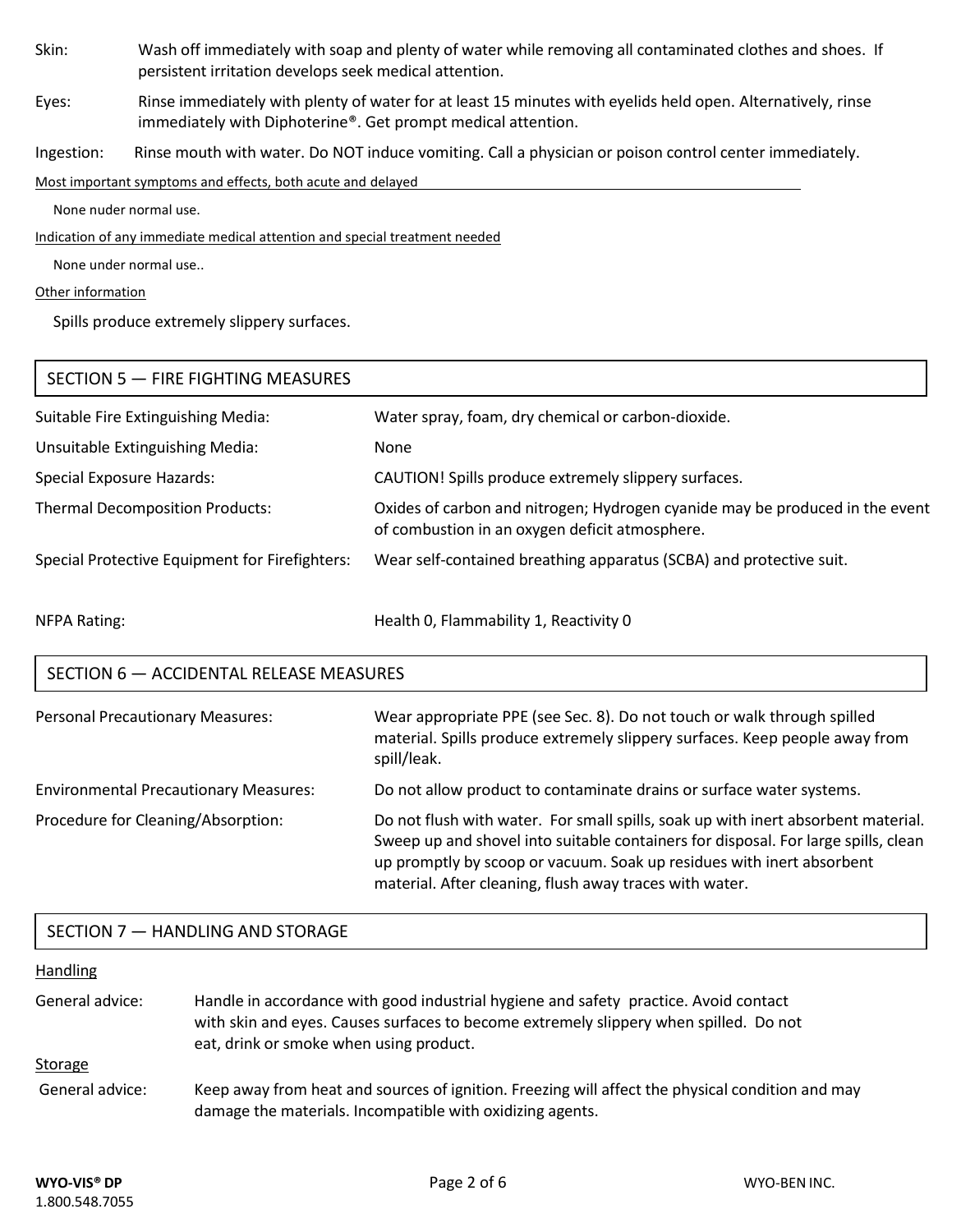# SECTION 8 — EXPOSURE CONTROLS/PERSONAL PROTECTION

Occupational exposure limits

| occupational cyposure illints                            |                                                                                                  |                                                     |                                                                                                                                                                                |
|----------------------------------------------------------|--------------------------------------------------------------------------------------------------|-----------------------------------------------------|--------------------------------------------------------------------------------------------------------------------------------------------------------------------------------|
| Substances                                               |                                                                                                  | <b>CAS Number</b>                                   | <b>ACGIH TLV-TWA</b>                                                                                                                                                           |
| Distillates (petroleum), hydrotreated light              |                                                                                                  | 64742-47-8                                          | 200 mg/m <sup>3</sup> (8-hour)                                                                                                                                                 |
| Exposure controls:                                       | Use local exhaust if misting occurs. Natural ventilation is adequate in the absence of<br>mists. |                                                     |                                                                                                                                                                                |
| Personal protective equipment<br>Respiratory protection: |                                                                                                  | No personal protective equipment normally required. |                                                                                                                                                                                |
| Hand protection:                                         | Chemical resistant protective gloves                                                             |                                                     |                                                                                                                                                                                |
| Eye/face protection:                                     | Safety glasses with side-shields.                                                                |                                                     |                                                                                                                                                                                |
| Skin and Body protection:                                | Coveralls and/or chemical apron and rubber footwear where physical contact can occur.            |                                                     |                                                                                                                                                                                |
| General safety and hygiene measures:                     |                                                                                                  |                                                     | Handle in accordance with good industrial hygiene and safety practice. Wash hands and<br>face before breaks, immediately after handling the product and at the end of the day. |
| Environmental exposure controls:                         | Do not allow uncontrolled discharge of product into the environment. Do not allow to             |                                                     |                                                                                                                                                                                |

enter surface waters.

### SECTION 9 — PHYSICAL AND CHEMICAL PROPERTIES

| Physical State:                                               | Viscous liquid                                                                           |  |
|---------------------------------------------------------------|------------------------------------------------------------------------------------------|--|
| Color:                                                        | Milky                                                                                    |  |
| Odor:                                                         | Aliphatic                                                                                |  |
| pH:                                                           | 5-9 (0.5% aqueous solution)                                                              |  |
| Specific Gravity @ 20 C (Water=1):                            | No data available                                                                        |  |
| Bulk Density @ 20 C (KG/M <sup>3</sup> ):                     | $1000 - 1100$                                                                            |  |
| Boiling Point/Range (F/C):                                    | >212/100                                                                                 |  |
| Melting Point/Range (F/C):                                    | < 41 / 5                                                                                 |  |
| Vapor Pressure @ 20 C (mmHg):                                 | $2.3$ kPa                                                                                |  |
| Vapor Density (Air=1):                                        | No data available                                                                        |  |
| <b>Percent Volatiles:</b>                                     | No data available                                                                        |  |
| Evaporation Rate (Butyl Acetate=1):                           | No data available                                                                        |  |
| Solubility in Water (g/100ml):                                | Completely miscible                                                                      |  |
| <b>Decomposition Temperature:</b>                             | $>150C$                                                                                  |  |
| <b>Partition Coefficient:</b>                                 | Not applicable                                                                           |  |
| Kinematic Viscosity @ 40 C (mm <sup>2</sup> /s):              | >20.5                                                                                    |  |
| Flash Point/Range (F/C):                                      | Does not flash                                                                           |  |
| Autoignition Temperature (F/C):                               | No data available                                                                        |  |
| Explosive properties:                                         | Not expected to be explosive based on chemical structure.                                |  |
| Oxidizing properties:<br><b>WYO-VIS® DP</b><br>1.800.548.7055 | Not expected to be oxidizing based on chemical structure.<br>Page 3 of 6<br>WYO-BEN INC. |  |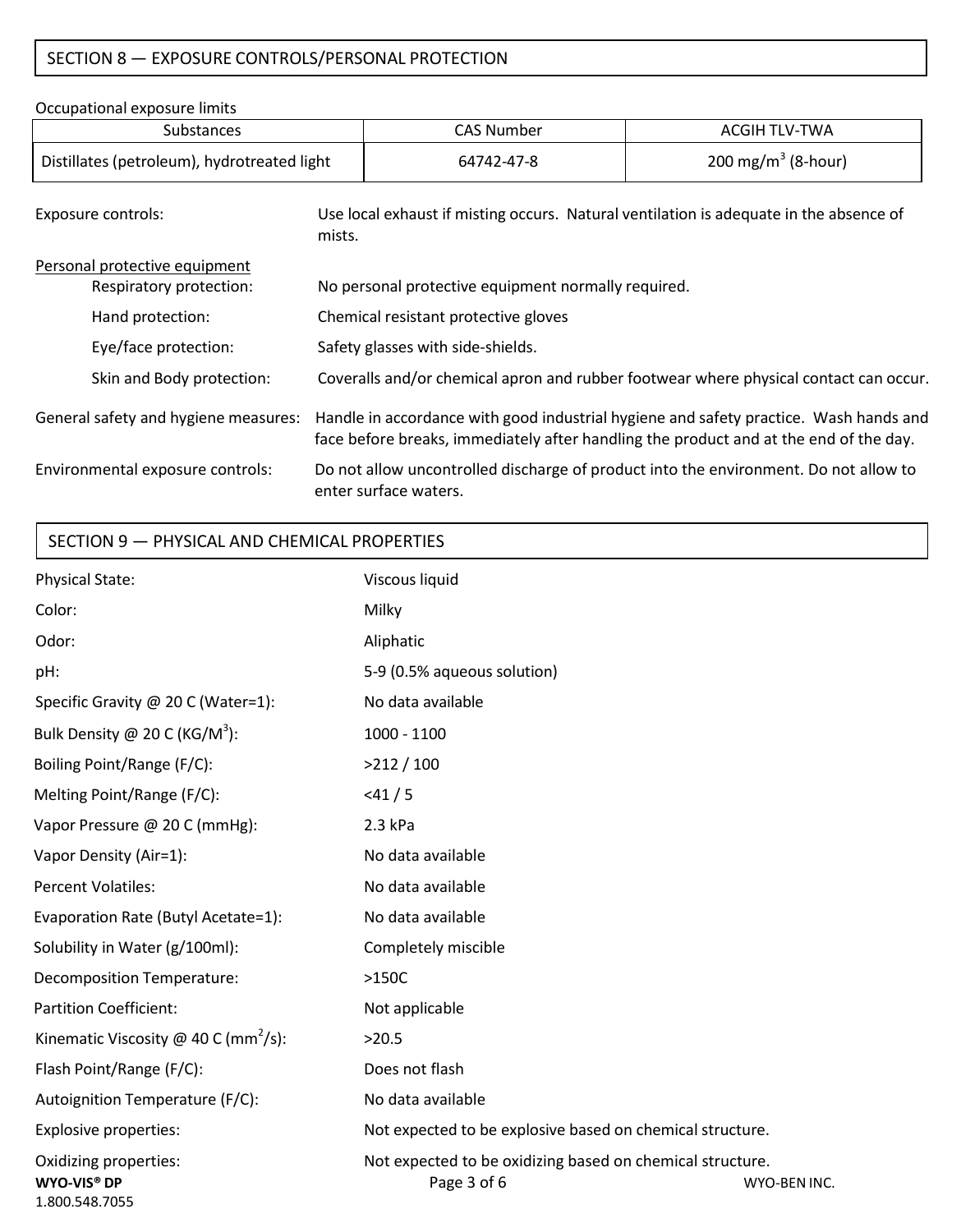# SECTION 10 — STABILITY AND REACTIVITY

| Reactivity:                              | Stable under recommended storage conditions.                                                                                             |
|------------------------------------------|------------------------------------------------------------------------------------------------------------------------------------------|
| <b>Chemical Stability Data:</b>          | Stable under recommended storage conditions.                                                                                             |
| <b>Hazardous Reactions:</b>              | Oxidizing agents may cause exothermic reactions.                                                                                         |
| <b>Conditions to Avoid:</b>              | Protect from frost heat and sunlight.                                                                                                    |
| Incompatibility (Materials to Avoid):    | Oxidizing agents.                                                                                                                        |
| <b>Hazardous Decomposition Products:</b> | Thermal decomposition may produce oxides of carbon (COx) and nitrogen (NOx);<br>Hydrogen cyanide may be produced if oxygen is deficient. |

#### SECTION 11 — TOXICOLOGICAL INFORMATION

| LD50/Rat/> 5000 mg/kg                                                 |
|-----------------------------------------------------------------------|
| LD50/Rat/>5000 mg/kg                                                  |
| Product is not expected to be toxic by inhalation.                    |
| Non-irritating.                                                       |
| Slightly irritating                                                   |
| Not sensitizing.                                                      |
| Not mutagenic                                                         |
| Not carcinogenic                                                      |
| Not a reproductive toxin.                                             |
| No known effects                                                      |
| No known effects                                                      |
| Due to viscosity, this product does not present an aspiration hazard. |
|                                                                       |

#### SECTION 12 — ECOLOGICAL INFORMATION

#### Toxicity

Acute Fish Toxicity: LC50/Fish/96 hours > 100 mg/l Acute Invertibrate Toxicity: EC50/Daphnia magna (Water Flea)/48 hours > 100 mg/l Acute Algae Toxicity: IC50/Algae/72 hours > 100 mg/L Chronic toxicity to fish: No data available Chronic toxicity to invertebrates: No data available Toxicity to microorganisms: No data available Effects on terrestrial organisms: No data available Sediment toxicity: No data available

#### *Distillates (petroleum), hydrotreated light*

| Acute Fish Toxicity:                      | LC0/Oncorhynchus mykiss/96 hr >1000 mg/l (OECD 203)                  |              |
|-------------------------------------------|----------------------------------------------------------------------|--------------|
| Acute Invertibrate Toxicity:              | EC50/Daphnia magna/48 hours > 1000 mg/l (OECD 202)                   |              |
| <b>Acute Algae Toxicity:</b>              | IC50/Pseudokirchneriella subcapitata/72 hours > 1000 mg/L (OECD 201) |              |
| Chronic toxicity to fish:                 | NOEC/Oncorhynchus mykiss/28 daysr >1000 mg/l                         |              |
| Chronic toxicity to invertebrates:        | NOEC/Daphnia magna/21 days > 1000 mg/l                               |              |
| Toxicity to microorganisms:               | EC50/Tetrahymena pyroformis/48 hours > 1000 mg/l                     |              |
| Effects on terrestrial organisms:         | No data available                                                    |              |
| WYO-VIS <sup>®</sup> DP<br>1.800.548.7055 | Page 4 of 6                                                          | WYO-BEN INC. |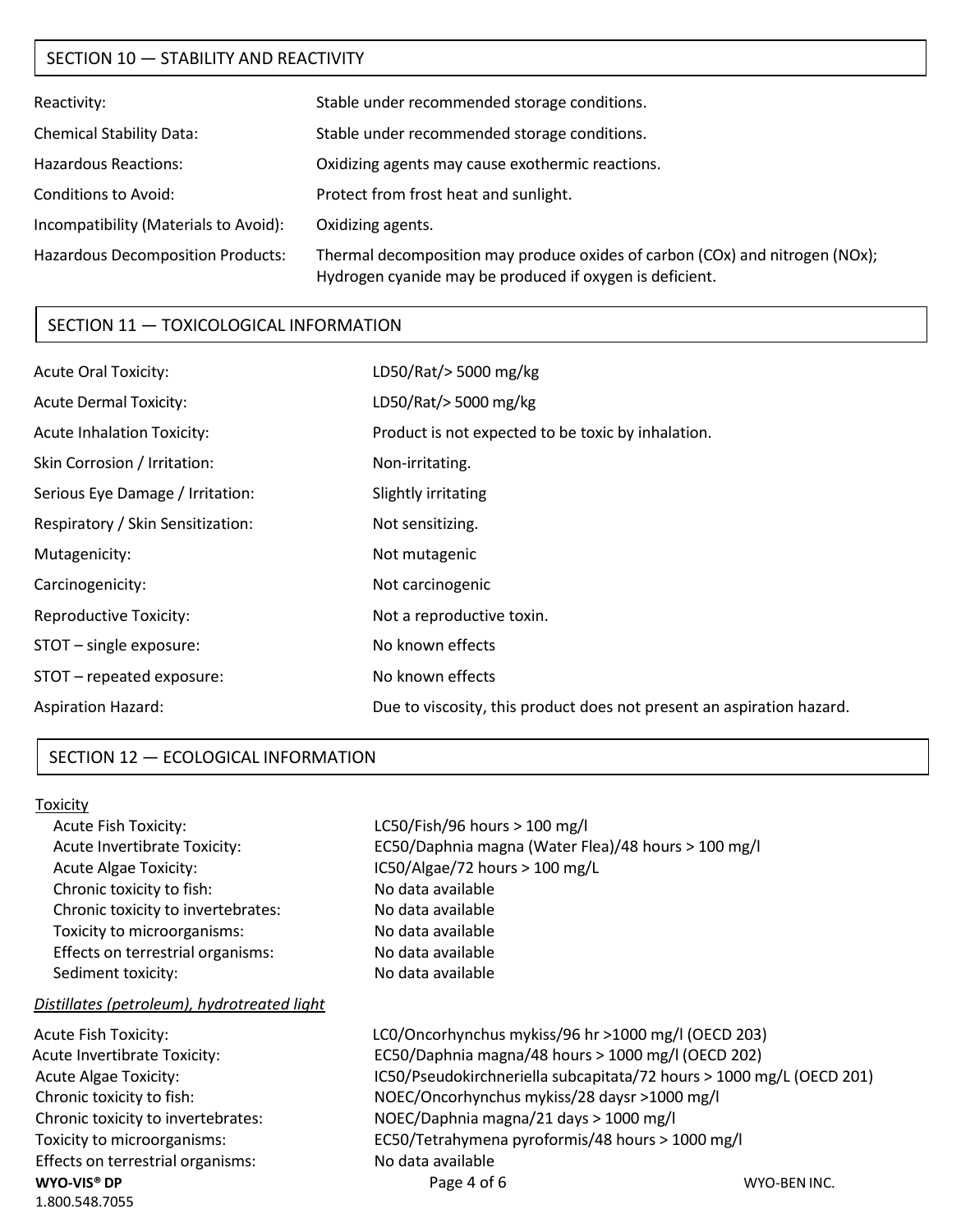| Sediment toxicity:                           | No data available; Readily biodegrada |
|----------------------------------------------|---------------------------------------|
| Alcohols, C11-14-iso-, C13-rich, ethoxylated |                                       |
| Acute Fish Toxicity:                         | LCO/Fish/96 hr 1-10 mg/l (Estimated)  |

Acute Invertibrate Toxicity: EC50/Daphnia/48 hours 1-10 mg/l (Estimated) Acute Algae Toxicity: IC50/Algae/72 hours 1-10 mg/l (Estimated) Chronic toxicity to fish: Harmful to aquatic organisms. May cause long-term adverse effects in the

Chronic toxicity to invertebrates: Harmful to aquatic organisms. May cause long-term adverse effects in the

Toxicity to microorganisms: No data available Effects on terrestrial organisms: No data available Sediment toxicity:  $\blacksquare$  No data available; Readily biodegradable.

Persistence/Degradability Degradation: Not readily biodegradable. Hydrolysis: Does not hydrolyze.

*Distillates (petroleum), hydrotreated light* Degradation: Neadily biodegradable. Hydrolysis: Does not hydrolyze. Photolysis: No data available.

Photolysis: No data available.

*Alcohols, C11-14-iso-, C13-rich, ethoxylated* Degradation: Neadily biodegradable. Hydrolysis: Does not hydrolyze. Photolysis: No data available.

Bioaccumulative potential Not expected to be bioaccumulating Partition coefficient (log Pow): Not applicable Bioconcentration factor (BCF): No data available

*Distillates (petroleum), hydrotreated light* Partition coefficient (log Pow): 3 - 6 Bioconcentration factor (BCF): No data available

*Alcohols, C11-14-iso-, C13-rich, ethoxylated* Partition coefficient (log Pow): Not applicable Bioconcentration factor (BCF): No data available

Mobility in soil: Not data available.

*Distillates (petroleum), hydrotreated light* Koc: No data available

*Alcohols, C11-14-iso-, C13-rich, ethoxylated* Koc: No data available

Other adverse effects: None

SECTION 13 — DISPOSAL CONSIDERATIONS

Disposal Method: Landfill or incinerate in accordance with federal, state and local regulations.

No data available; Readily biodegradable.

aquatic environment.

aquatic environment.

Contaminated Packaging: Dispose of in accordance with federal, state and local regulations.

**WYO-VIS® DP** Page 5 of 6 1.800.548.7055